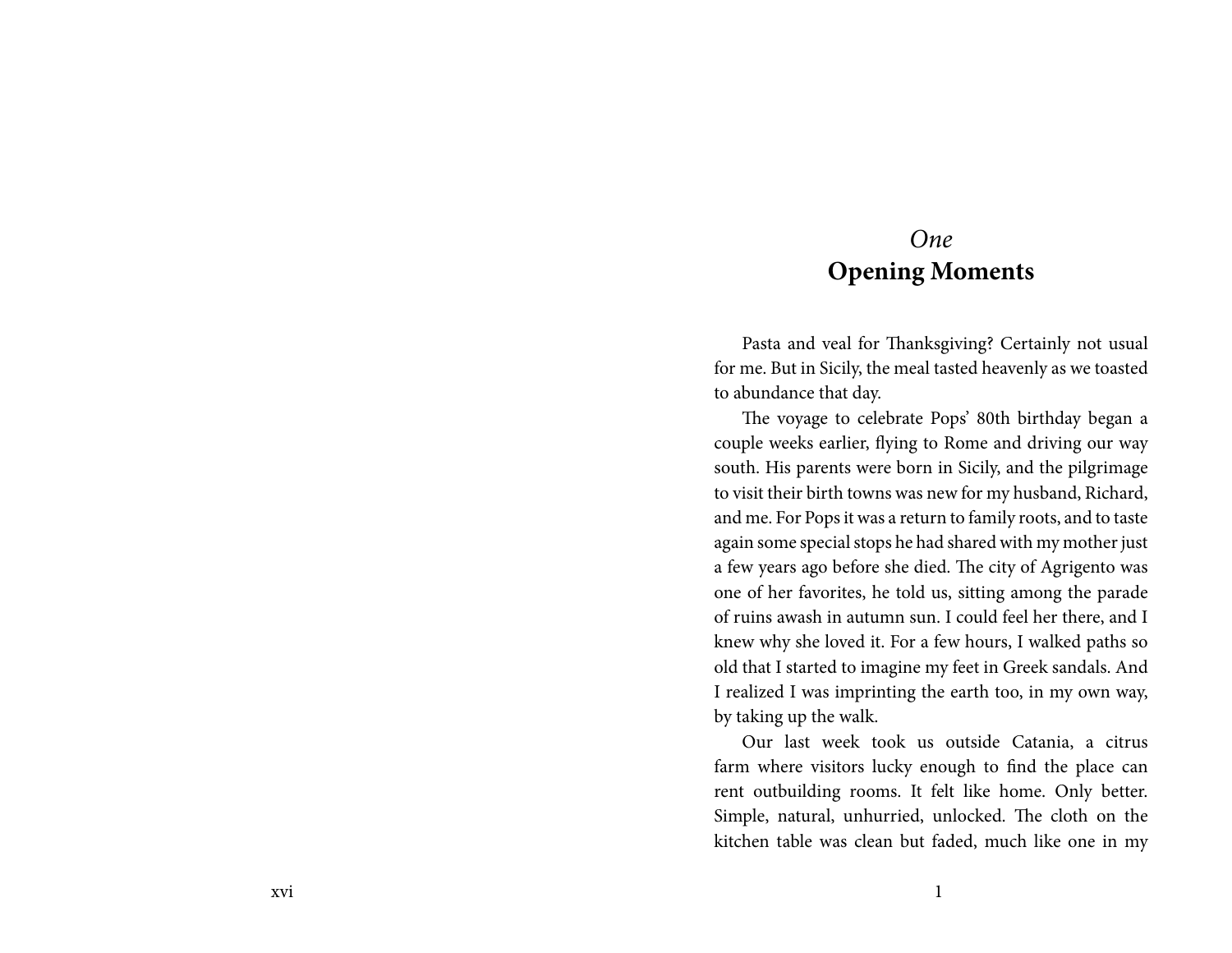### *STONES AT THE CROSSING OPENING MOMENTS*

grandmother's kitchen decades ago. In the center of the table, a large wooden bowl held some of the early crop of oranges freshly picked for us, along with a couple apples and one pomegranate, locally grown. *This is going to be just fine*, I knew, as I drew up my list for the grocery, next hill town over, at the foot of Etna.

One afternoon, the only one not napping, I sat myself in that kitchen, and picked up the pomegranate and a small paring knife. I recalled from my childhood how painstaking a process it is to get through the tough outer skin to the bitter inner membranes protecting the rich red insides. It was always worth the wait. I also recalled that as good-foryou as it was, this fruit burst forth and stained whatever it touched. That called for readying--an apron, newspaper to spread, and plenty of patience.

I opened out the top half of the door at the end of the table. My view through that window, a straight screenless shot to thick rows of orange trees, just out of reach. Every now and then a whiff of blossom made its way to my nostrils. Squinting hard, I could see the volcano's white summit yielding plumes of light smoke. It was a picture. Still life. And I was honored to be present in its midst.

Carefully I peeled in silence, with no hurried edge, no racing thought, no to-do list clamoring for a checkmark. While on the plane, I had read a story about someone asking the Dalai Lama to name his favorite of the many numinous moments he experienced. "Ah, this moment," he was reported to have answered. I got it now. At this table, with this pomegranate in hand. I vowed then and there to give myself more of these moments and to notice them with the relaxed awareness and focused ease I knew right here. Chunk by chunk, bit by bit, the arils were freed

into my bowl, and my hand color testified to the labor. Time seemed to extend itself, protecting this space from interruption. When finished, I paused to savor. The mound of fruit would be shared, covering removed, freed.

When it came time for dessert that night, what would seem like an ordinary seasonal treat tasted unusually sweet to me. An extraordinary afternoon communion.



## **Pomegranate Moment Redux**

Six weeks after returning home from Sicily, I felt the lump in my left breast. I was talking on the phone with my cousin, right hand tucked under my left armpit. My right palm moved just so and rolled atop a mass. Surely I pulled a muscle when exercising. Surely I would have felt something when I last examined myself. Surely distracted, I tried to focus on the conversation at hand--an update on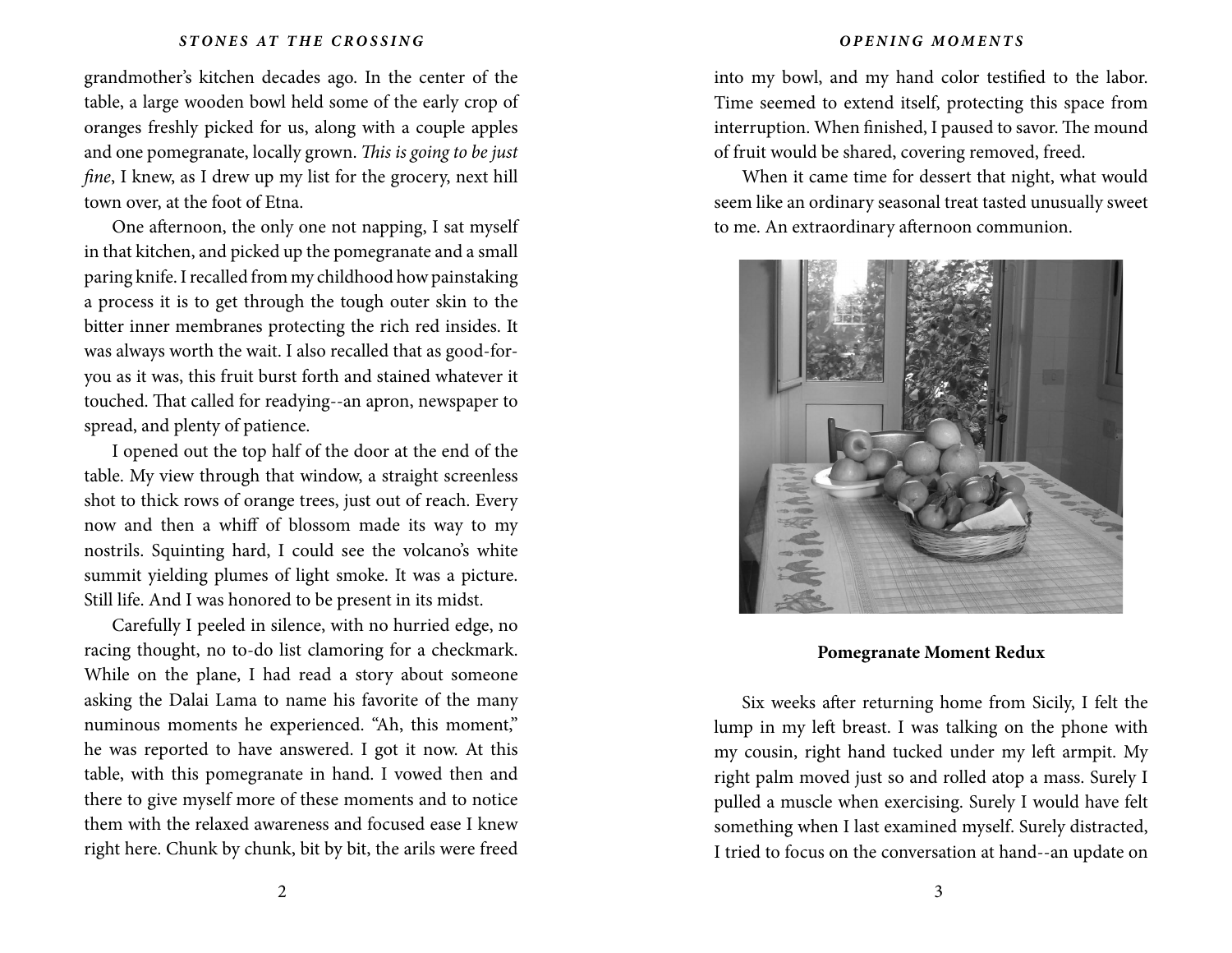#### *OPENING MOMENTS*

#### *STONES AT THE CROSSING*

her mother's cancer prognosis, her mother who shared my birthday and who had been like a second mother to me.

It took two days and a cancellation to get in for a late Friday afternoon mammogram and ultrasound. "I'll back you up with an appointment with a surgeon on Monday, just in case you need a biopsy," my gynecologist offered. Heart pumping hard, I drove home, and entered the endurance test of waiting. For the most part, the C-word stayed back of mind. I felt perfectly healthy. I exercised, ate well, slept. I had complained to my husband of being more tired than usual the past few months, but we both chalked it up to weekly travel, intense engagements with clients, working extra hard to clear the plate for the Sicily trip, the toll of jet lag, holiday rush. Just the weekend before I had cheered my niece who was performing in New York and walked her legs off on her first visit to the city. Tired was well-deserved.

Monday afternoon came way too slowly and way too fast. Richard stayed in the waiting room when I was called. Shortly after the nurse took my vitals, the surgeon walked in carrying my ultrasound pictures. I could tell by the look on his face that this wasn't going to be good. He immediately asked if my husband were with me, and Richard was summoned. "I'm so sorry to put you through this," I whispered to him.

I can't tell you much about what the surgeon said before he prepared me for the punch biopsy. All I heard was 'probable cancer'; he would have a better sense after the procedure. I don't know how many painful punches later, I sat up and tried to breathe in whatever normal breath I could free. An MRI was scheduled; I got dressed. I had to ask the nurse to write down the instructions for how to

care for the biopsied breast. All words had washed through the sieve my brain became.

That night was one of the longest of my life, everything surreal. Tears stuck deep inside, until like a volcano they erupted and flowed and flowed and flowed. After what seemed like hours of alternating between wanting to be held and wanting to be left alone, I emerged from my home office and walked into the kitchen. The most normal thing I could do was to prepare dinner. This was a life rhythm that was familiar, a treat at least on the weekends when I was home to cook. I picked up my favorite paring knife and the bag of fresh okra I bought at the farmer's market just two days before.

Everything seemed to happen in slow motion, all senses on full alert: the rhythmic movement of the knife in my hand; pausing to watch an egret patiently stalking outside the kitchen window. In the silence, I could hear each segment of okra lightly plop into the nest of seasoned cornmeal in my bowl. And then I stopped. Cutting the okra brought back the vivid image of peeling the pomegranate. *Ah, this moment,* I remembered. A simple mindful act then and now served as food for my soul. I found in that moment a new hope: I could focus on the moment I was in, and enjoy that, and that would be enough. It was the life I had, still with me in it. Later that night I honestly had the thought: *Whatever time I have left, I will pay full attention*.

I won't tell you the week was easy. The confirmation of breast cancer cannot do anything but change everything. But I will say that when invited in, memories of peaceful moments and words that once moved me created oases of calm.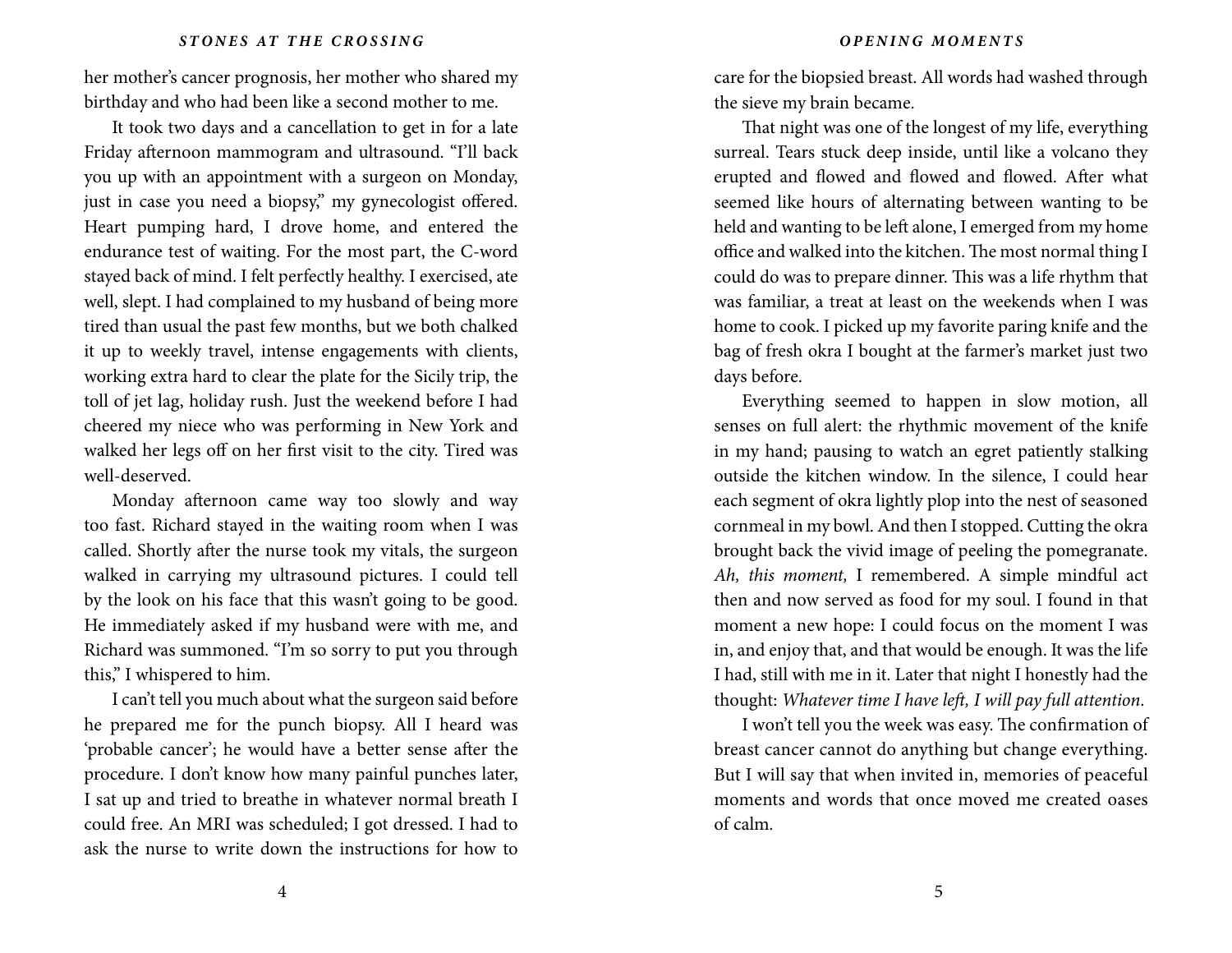## **Present with My Lens**

The weekend after my cancer diagnosis, Richard and I walked through Brookgreen Gardens, a several-thousandacre feast of sculpture and nature three miles north of where we live. We chose to visit this place of magnificent beauty to distract ourselves from the ever-present but unvoiced questions about how much time we had left together. That weekend the National Sculpture Society Award winners were exhibited in two indoor galleries. From here, the exhibit would travel to New York.

I opened one glass gallery door and stopped in my tracks. To my immediate right stood a bronze female nude, my height, with her right hand on her left breast, thumb exactly at the spot where my tumor was. I struggled to breathe as I took in the power of this piece and the enormity of the coincidence. We moved slowly from sculpture to sculpture.

The subjects called to me: "I Am." "Waiting." "Expectations." "Grief." "Journey." "One Moment in a Waking Life."

Such true and intimate revelations the sculptors created! The timing of this exhibit, as though it were here just for me, as though these were companions of sorts, astounded me. Surreal. Heart-wrenching. Perfect. Whatever fragments of denial I had been harboring about the path before me vanished; these pieces testified that what lay ahead would be no ordinary piece of work.

I didn't take any photographs that afternoon, but a few days later I returned to pay my respects with my lens. I studied the pieces from different angles, capturing shadow and light. In visits over the next several weeks,

### *OPENING MOMENTS*

I faced each sculpture, shared a language that did not need words. I showed up and noticed: a familiar tilt of torso, a new line in a forehead, the weight of hunched shoulders, a hint of knowing smile. My experience was mapped in these forms; my photographs bore witness. The exhibit closed the day before my surgery.



*"I AM." Sculptor: Ted Flicker*